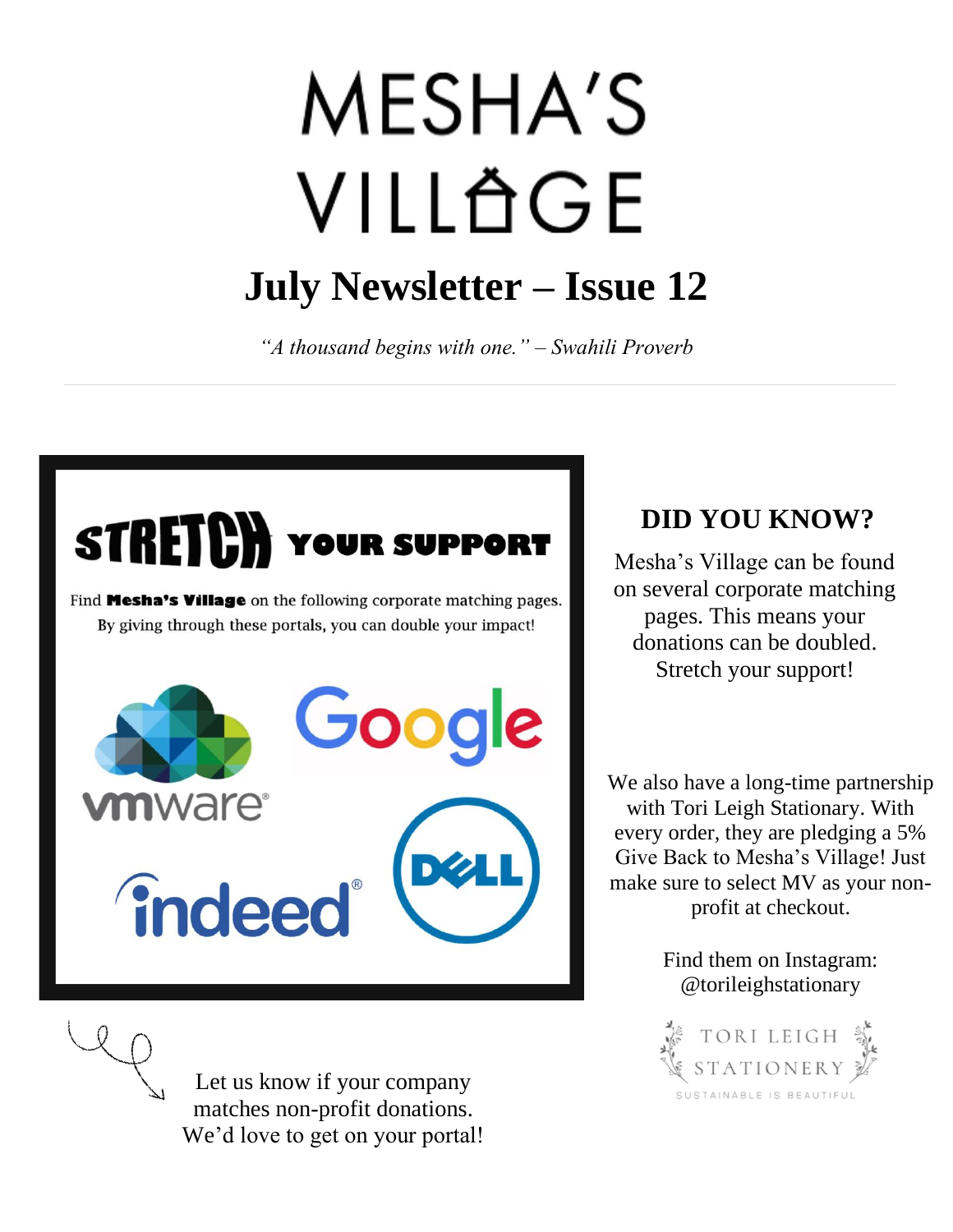

# **SPONSOR SPOTLIGHT COOK FAMILY**



#### **Tell us a little about yourself.**

**Be**  a beautiful blended family Ellie 15, Bryana 22 We are the Cook Family. Jeff, Stephanie, we have and Shane 36. We live Central Texas where we focus on Faith, Family and Community.

## **How did you hear about Mesha's Village and what made you want to sponsor through us?**

I have the privilege of working with Linda Potter and after she shared the mission and story with me several years ago, we wanted to be involved and help support and grow the mission.



## **What excites you most about sponsoring a child in need?**

Our desire to sponsor a child and all our philanthropic endeavors is based on our belief system and Biblical principles. We all were created to serve and honor God and all his children.

*"Do nothing out of selfish ambition or vain conceit. Rather, in humility value others above yourselves, for not looking to your own interests but each of you to the interests of the others." Philippians 2:3-4*

### **How has your experience been with Mesha's Village so far?**

We sponsor children through other programs, and all are doing great work both locally and abroad. Where we see Mesha's Village to be unique and special is their personal touch and commitment to the welfare and education of these children in Arusha, Tanzania. The personal updates and communication from Jordan, Madison and the Haradali Headmaster make us feel very connected to Deninson and all the children in Mesha's Village.

### **Anything else you would like to share?**

The work being done at Mesha's Village is truly inspiring and creating positive life change.

> **Thank you, Cook Family! We are so thankful to have people like you on our team!**